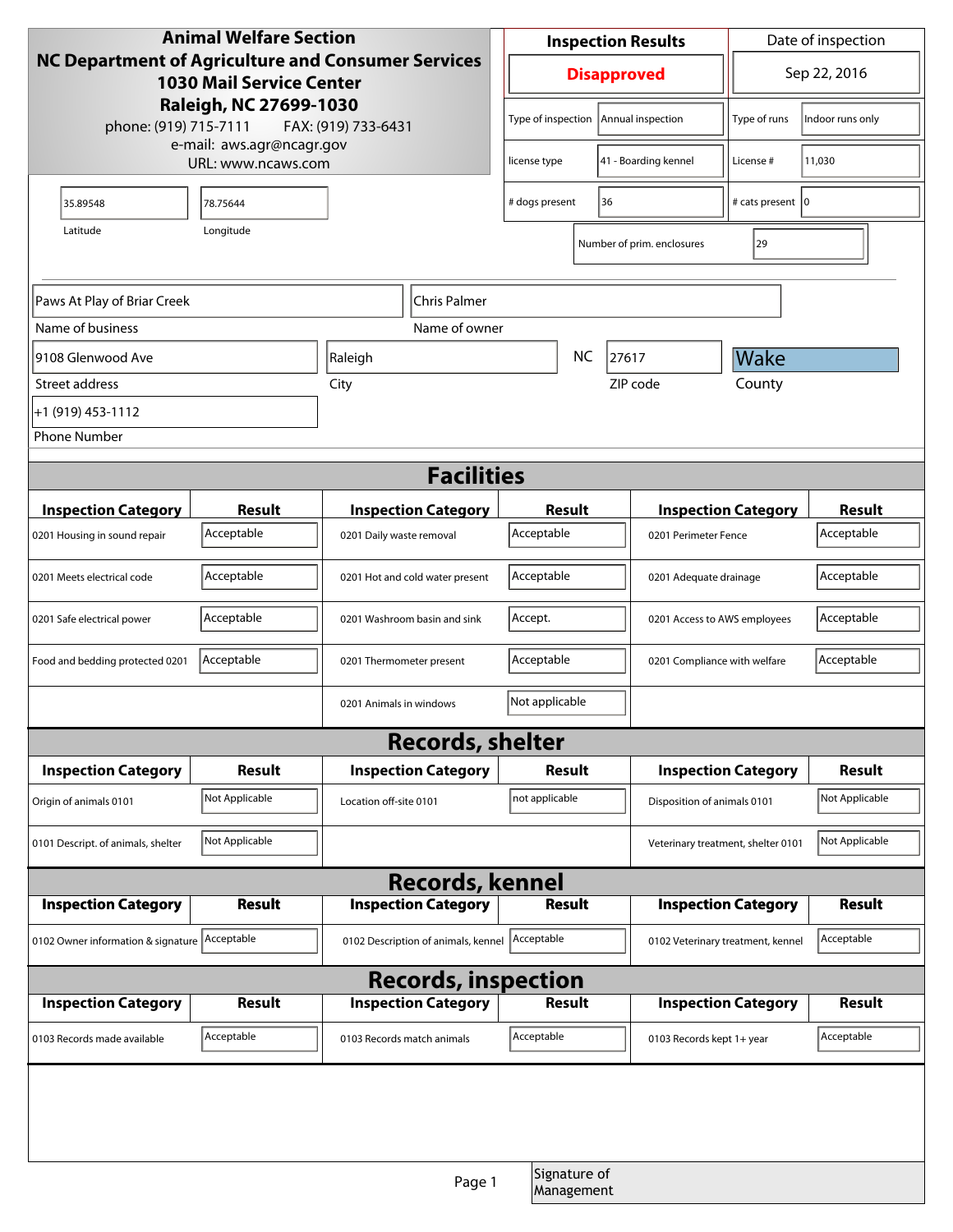| <b>Animal Welfare Section, NCDA&amp;CS</b>       |                                                    |                                    | <b>Inspection Results</b> |                                   | Date of inspection                 |               |  |  |  |
|--------------------------------------------------|----------------------------------------------------|------------------------------------|---------------------------|-----------------------------------|------------------------------------|---------------|--|--|--|
| Inspection Report, continued                     |                                                    |                                    | <b>Disapproved</b>        |                                   |                                    | Sep 22, 2016  |  |  |  |
|                                                  | Paws At Play of Briar Creek<br><b>Chris Palmer</b> |                                    |                           | Raleigh                           |                                    | <b>NC</b>     |  |  |  |
| <b>Indoor facilities</b>                         |                                                    |                                    |                           |                                   |                                    |               |  |  |  |
| <b>Inspection Category</b>                       | Result                                             | <b>Inspection Category</b>         | Result                    | <b>Inspection Category</b>        |                                    | Result        |  |  |  |
| 0202 Ambient temperature, indoor                 | Acceptable                                         | 0202 Ventilation, indoor           | Acceptable                | 0202 Lighting, indoor             |                                    | Acceptable    |  |  |  |
| 0202 Imperv./Sanitary surf., indoor              | Acceptable                                         | 0202 Drainage, indoor              | Acceptable                |                                   |                                    |               |  |  |  |
| <b>Outdoor facilities</b>                        |                                                    |                                    |                           |                                   |                                    |               |  |  |  |
| <b>Inspection Category</b>                       | Result                                             | <b>Inspection Category</b>         | Result                    | <b>Inspection Category</b>        |                                    | <b>Result</b> |  |  |  |
| 0203 Impervious surfaces, outdoor                | Not Applicable                                     | 0203 Housing, 1 per animal         | Not Applicable            |                                   | 0203 Protection from elements      |               |  |  |  |
| 0203 Owner advised, outdoor                      | Not Applicable                                     | 0203 Drainage, outdoor             | Not Applicable            |                                   |                                    |               |  |  |  |
| <b>Primary enclosures</b>                        |                                                    |                                    |                           |                                   |                                    |               |  |  |  |
| <b>Inspection Category</b>                       | Result                                             | <b>Inspection Category</b>         | Result                    | <b>Inspection Category</b>        |                                    | <b>Result</b> |  |  |  |
| 0204 Drainage prev. cross contam.                | Acceptable                                         | 0204 Fence height >= 5 feet        | Acceptable                |                                   | 0204 1:10 ratio, person: human     |               |  |  |  |
| 0204 Surf. impervious to moisture                | Acceptable                                         | 0204 Enclosure is escape proof     | Acceptable                | 0204 Cats, $>=$ 4 sq. ft. / adult |                                    | Acceptable    |  |  |  |
| 0204 Prevent contact with wood                   | Acceptable                                         | 0204 Solid resting surface         | Acceptable                |                                   | 0204 Cats, $<= 12$ / enclosure     |               |  |  |  |
| 0204 Enclosures in sound repair                  | NOT ACCEPTABLE                                     | 0204 Cats, raised resting surface  | Acceptable                |                                   | 0204 Cats, 1 litter pan / 3 adults |               |  |  |  |
| 0204 Size of enclosure                           | Acceptable                                         | 0204 Dogs, supervision if > 4      | Acceptable                |                                   |                                    |               |  |  |  |
| <b>Feeding</b>                                   |                                                    |                                    |                           |                                   |                                    |               |  |  |  |
| <b>Inspection Category</b>                       | <b>Result</b>                                      | <b>Inspection Category</b>         | Result                    | <b>Inspection Category</b>        |                                    | <b>Result</b> |  |  |  |
| 0205 Feeding, 1x / day, adult                    | Acceptable                                         | 0205 Feeding, 1 bowl / adult       | Acceptable                | 0205 Feeding, commercial food     |                                    | Acceptable    |  |  |  |
| 0205 Feeding, bowl in good repair                | Acceptable                                         | 0205 Feeding, quality food         | Acceptable                | 0205 Feeding, bowl is protected   |                                    | Acceptable    |  |  |  |
| 0205 Feeding, 2x / day, young                    | Acceptable                                         |                                    |                           |                                   |                                    |               |  |  |  |
| <b>Watering</b>                                  |                                                    |                                    |                           |                                   |                                    |               |  |  |  |
| <b>Inspection Category</b>                       | <b>Result</b>                                      | <b>Inspection Category</b>         | Result                    |                                   |                                    |               |  |  |  |
| 0206 Watering, continuous access                 | Acceptable                                         | 0206 Watering, bowl in good repair | Acceptable                |                                   |                                    |               |  |  |  |
| Sanitation/Employees/Classification & Separation |                                                    |                                    |                           |                                   |                                    |               |  |  |  |
| <b>Inspection Category</b>                       | <b>Result</b>                                      | <b>Inspection Category</b>         | Result                    | <b>Inspection Category</b>        |                                    | <b>Result</b> |  |  |  |
| 0207 Waste removal 2x / day                      | Acceptable                                         | 0207 Grounds overgrown             | Acceptable                | 0207 Young given social interact. |                                    | Acceptable    |  |  |  |
| 0207 Animals removed while clean                 | Acceptable                                         | 0207 Pest Control                  | Acceptable                | 0207 Species separated            |                                    | Acceptable    |  |  |  |
|                                                  |                                                    |                                    |                           |                                   |                                    |               |  |  |  |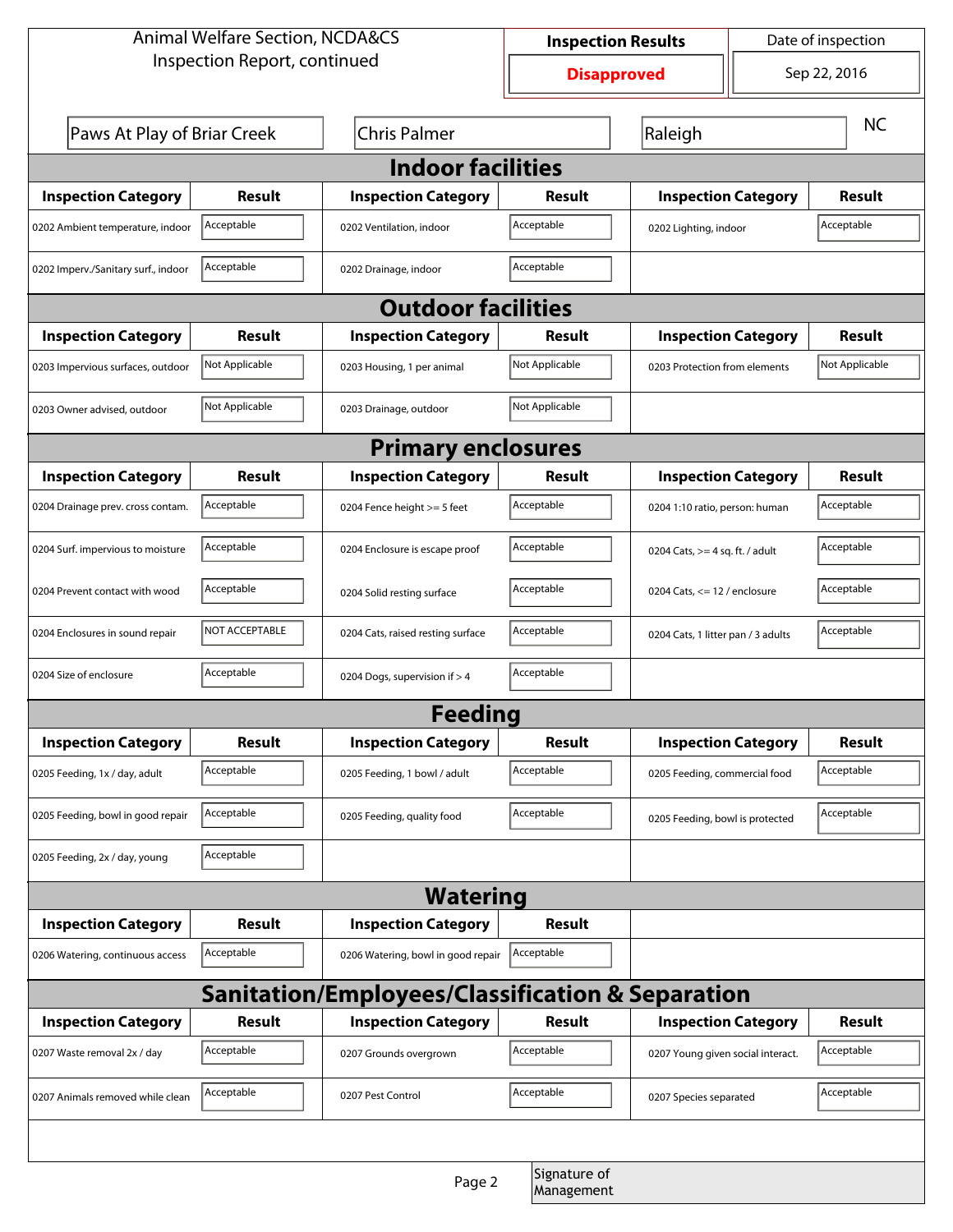| <b>Animal Welfare Section, NCDA&amp;CS</b>                                       |                                       |                                                                                                                                                                              | <b>Inspection Results</b> |                                                          | Date of inspection |               |  |  |  |
|----------------------------------------------------------------------------------|---------------------------------------|------------------------------------------------------------------------------------------------------------------------------------------------------------------------------|---------------------------|----------------------------------------------------------|--------------------|---------------|--|--|--|
| Inspection Report, continued                                                     |                                       |                                                                                                                                                                              | <b>Disapproved</b>        |                                                          |                    | Sep 22, 2016  |  |  |  |
| Paws At Play of Briar Creek<br><b>Chris Palmer</b>                               |                                       |                                                                                                                                                                              | Raleigh                   |                                                          |                    | <b>NC</b>     |  |  |  |
| <b>Sanitation/Employees/Classification &amp; Separation (continued)</b>          |                                       |                                                                                                                                                                              |                           |                                                          |                    |               |  |  |  |
| <b>Inspection Category</b>                                                       | Result                                | <b>Inspection Category</b>                                                                                                                                                   | <b>Result</b>             | <b>Inspection Category</b>                               |                    | <b>Result</b> |  |  |  |
| 0207 Enclosure sanitized 2x / day                                                | Acceptable                            | 0207 Number of employees                                                                                                                                                     | Acceptable                | 0207 Isolation area & signage                            |                    | Acceptable    |  |  |  |
| 0207 Method of sanitation                                                        | Acceptable                            | 0207 Females in estrus, separated                                                                                                                                            | Not Applicable            | 0207 Long term care program                              |                    | Acceptable    |  |  |  |
| 0207 Build./grnds., clean & repair                                               | Acceptable                            | 0207 Owner perm, commingling                                                                                                                                                 | Acceptable                | 0207 Animals confined                                    |                    | Acceptable    |  |  |  |
|                                                                                  |                                       | 0207 Young with dam                                                                                                                                                          | Acceptable                |                                                          |                    |               |  |  |  |
|                                                                                  |                                       | <b>Veterinary Care</b>                                                                                                                                                       |                           |                                                          |                    |               |  |  |  |
| <b>Inspection Category</b>                                                       | Result                                | <b>Inspection Category</b>                                                                                                                                                   | Result                    | <b>Inspection Category</b>                               |                    | <b>Result</b> |  |  |  |
| 0210 Program of veterinary care                                                  | Acceptable                            | 0210 Daily observation of animals                                                                                                                                            | Acceptable                | 0210 Rabies vaccination                                  |                    | Acceptable    |  |  |  |
| Acceptable<br>0210 Veterinary care when needed                                   |                                       |                                                                                                                                                                              |                           |                                                          |                    |               |  |  |  |
|                                                                                  | <b>Vehicles</b>                       |                                                                                                                                                                              |                           |                                                          |                    |               |  |  |  |
| 0301 Vehicles mechanically sound                                                 | Acceptable                            | 0301 Fresh air and ventilation                                                                                                                                               | Acceptable                | 0301 Cargo area clean                                    |                    | Acceptable    |  |  |  |
| <b>Primary Enclosure Used in Transportation</b>                                  |                                       |                                                                                                                                                                              |                           |                                                          |                    |               |  |  |  |
|                                                                                  |                                       |                                                                                                                                                                              |                           |                                                          |                    |               |  |  |  |
| <b>Inspection Category</b>                                                       | Result                                | <b>Inspection Category</b>                                                                                                                                                   | Result                    | <b>Inspection Category</b>                               |                    | Result        |  |  |  |
| 0302 Construction of enclosure                                                   | Acceptable                            | 0302 Age and species separated                                                                                                                                               | Acceptable                | 0302 Size of transport enclosure                         |                    | Acceptable    |  |  |  |
| 0302 Enclosure clean & sanitized                                                 | Acceptable                            |                                                                                                                                                                              |                           |                                                          |                    |               |  |  |  |
|                                                                                  | <b>Transportation: Food and Water</b> |                                                                                                                                                                              |                           | <b>Transportation: Care</b>                              |                    |               |  |  |  |
| <b>Inspection Category</b>                                                       | Result                                |                                                                                                                                                                              |                           | <b>Inspection Category</b>                               |                    | <b>Result</b> |  |  |  |
| 0303 Food & water during transport                                               | Acceptable                            |                                                                                                                                                                              |                           | 0304 Observation of animals                              |                    | Acceptable    |  |  |  |
|                                                                                  |                                       | Narrative Explanation, if needed                                                                                                                                             |                           |                                                          |                    |               |  |  |  |
|                                                                                  |                                       | I performed an annual inspection today. The facility was clean and the dogs boarded appeared healthy and well cared for. I found some inadequacies on today's inspection.    |                           |                                                          |                    |               |  |  |  |
|                                                                                  |                                       | 0204- The kennel floors need to be resealed. The owner has this on to do list so it should be started soon.-204- The other inadequacy is the door molding around the         |                           |                                                          |                    |               |  |  |  |
|                                                                                  |                                       | kennel suites are in need of repair. The dogs have been chewing on the door molding and the molding around the windows. Suites 28, 23, 15 and 5 are just a few suites        |                           |                                                          |                    |               |  |  |  |
|                                                                                  |                                       | that I observed the molding needing repair. I didn't look in the other kennels because there were dogs housed in those suites. The outside play yards are in good shape.     |                           |                                                          |                    |               |  |  |  |
|                                                                                  |                                       | The owner has extra pile of gravel in the parking lot and fills areas when needed. There were 9 dogs in the play yard on today's inspection and 3 employees were in the play |                           |                                                          |                    |               |  |  |  |
| yard with these dogs. The records on the animals boarded are with in compliance. |                                       |                                                                                                                                                                              |                           |                                                          |                    |               |  |  |  |
|                                                                                  |                                       |                                                                                                                                                                              |                           |                                                          |                    |               |  |  |  |
| Digital signature of inspector<br>(disregard if report has 4 pages)              |                                       |                                                                                                                                                                              |                           | check here if additional pages of narrative are attached |                    |               |  |  |  |
|                                                                                  |                                       | Page 3                                                                                                                                                                       | Signature of              | check here if a euthanasia inspection form is attached   |                    |               |  |  |  |